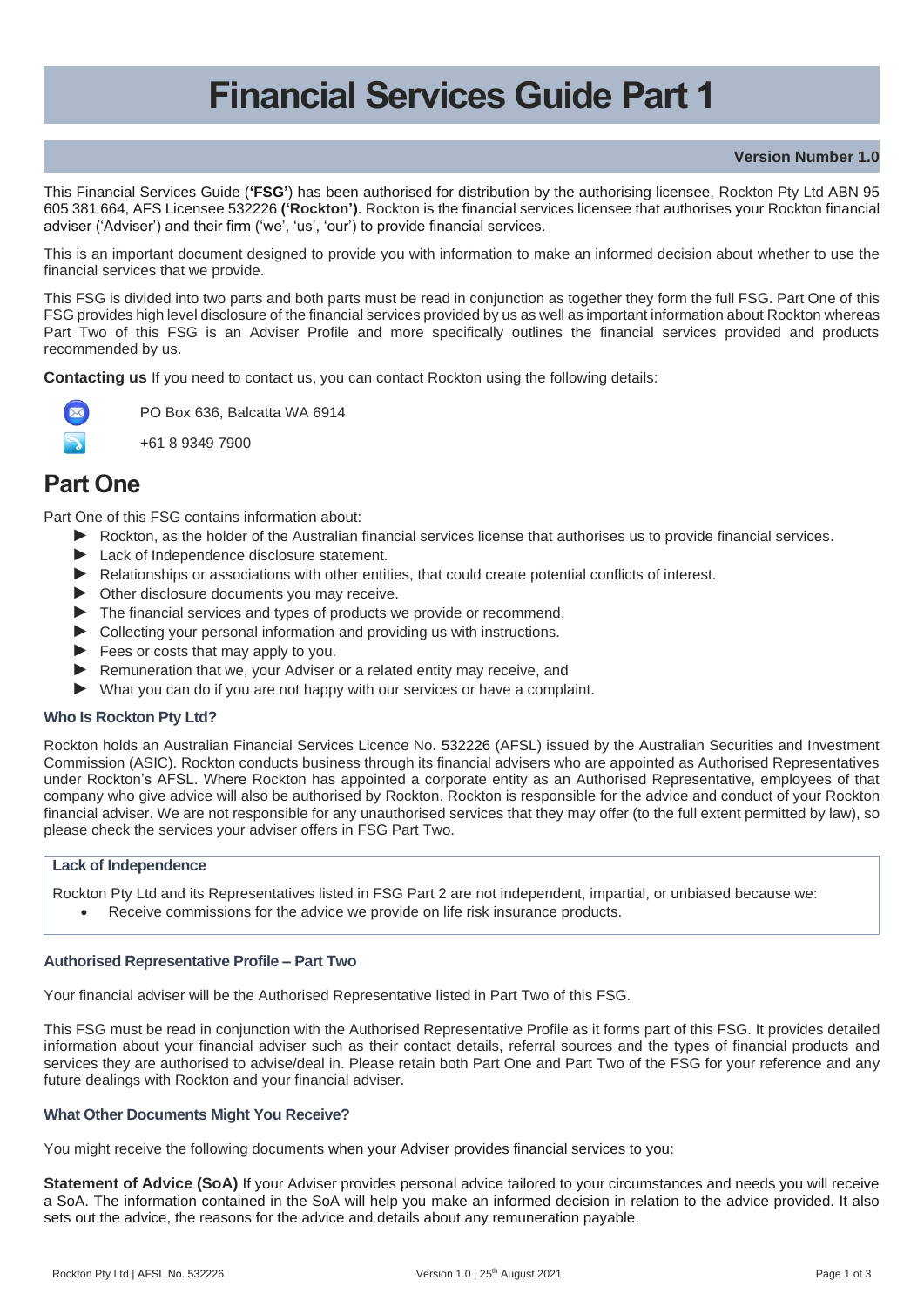**Record of Advice (RoA)** Where further advice is provided to you in reference to previous advice (SoA) and there have been no significant changes to your relevant personal circumstances, your adviser will provide you with a RoA. There are no limitations in relation to time or how you make your requests for a copy of the RoA.

**Product Disclosure Statement (PDS)** You will receive a PDS if your Adviser recommends a financial product or offers to arrange the issue of a financial product on your request. The PDS contains information about a financial product's features, fees, benefits, and risks.

## **Advice Services We Provide**

Our licence can provide advice in the following financial products:

- Basic and non-basic deposit products.
- Life insurance.
- Government debentures, stocks, and bonds.
- Managed investment schemes including IDPS.
- Retirement Savings Accounts.
- Securities.
- Superannuation including Retirement income stream products.

Rockton is registered with the Tax Practitioners Board as a Registered Tax (Financial) Adviser. Based on the information collected from you, your Adviser will consider the tax consequences that relate directly to the financial advice being provided. However, this financial advice will not include an assessment of your overall tax position. To determine how your Adviser's financial advice fits with your overall tax position, you should seek separate tax advice about liabilities, obligations or claim entitlements that arise, or could arise, under a taxation law.

## **Instructing your Adviser**

You will generally need to instruct your Adviser in person and your signature will be required for verification. For some products and services though, special arrangements can be put in place to instruct your Adviser by electronic means, for example phone, e-mail, or fax.

## **What Information Should You Provide to Receive Personal Advice?**

Your adviser must act in your "Best Interests". To assist your adviser in acting in your best interests, as well as helping us to advise you in an appropriate manner and protecting you throughout our relationship, we request you.

- ► Supply accurate information about your personal circumstances, needs and objectives.
- ► Update your adviser on any changes to this information.
- ► Do not make any payments for investments, contracts, or fees "made payable" to your adviser.
- ► Never sign blank forms.
- ► Never sign any form or agree to any recommendation without fully understanding what you are signing or agreeing to.

You have the right to withhold personal information, but this may have an impact on the appropriateness of the advice you receive. You should read any warnings contained in any advice document (whether SoA or RoA) carefully before making any decision relating to a recommended financial strategy and/or product. Your adviser will request you sign an acknowledgement if you do not wish to provide complete information or if they believe that the information is not accurate.

## **How We Handle Your Personal Information**

Rockton and we are committed to ensuring the privacy and security of your personal information. As part of our continuing commitment to client service and maintenance of client confidentiality Rockton has adopted the principles set out in the Privacy Act 1988. For further details you can refer to Rockton's Privacy Policy.

## **Non-Advice Transactions**

At times you may wish to make an investment transaction and do not need assistance from us with any decisions in relation to the product or transaction. In these cases, we can take your instructions and arrange for the transaction to be completed, without providing personal advice. If you wish to proceed without advice from us, we will ask you to confirm your instructions in writing and sign an acknowledgment form. Any assistance we provide to complete your transaction should not be taken as a recommendation or endorsement of the product or transaction.

## **How do You Pay for Rockton Advice and Services?**

All advice fees and commissions are required to be paid directly to Rockton as the licensee. Rockton retains a set monthly fee for the services it provides to us, and the balance is passed on to us. If the fees, commissions, or benefits are not calculable at the time we provide personal advice, we will describe the manner in which they are calculated at the time the advice is given or as soon as practicable after.

## **Financial Advice Fees**